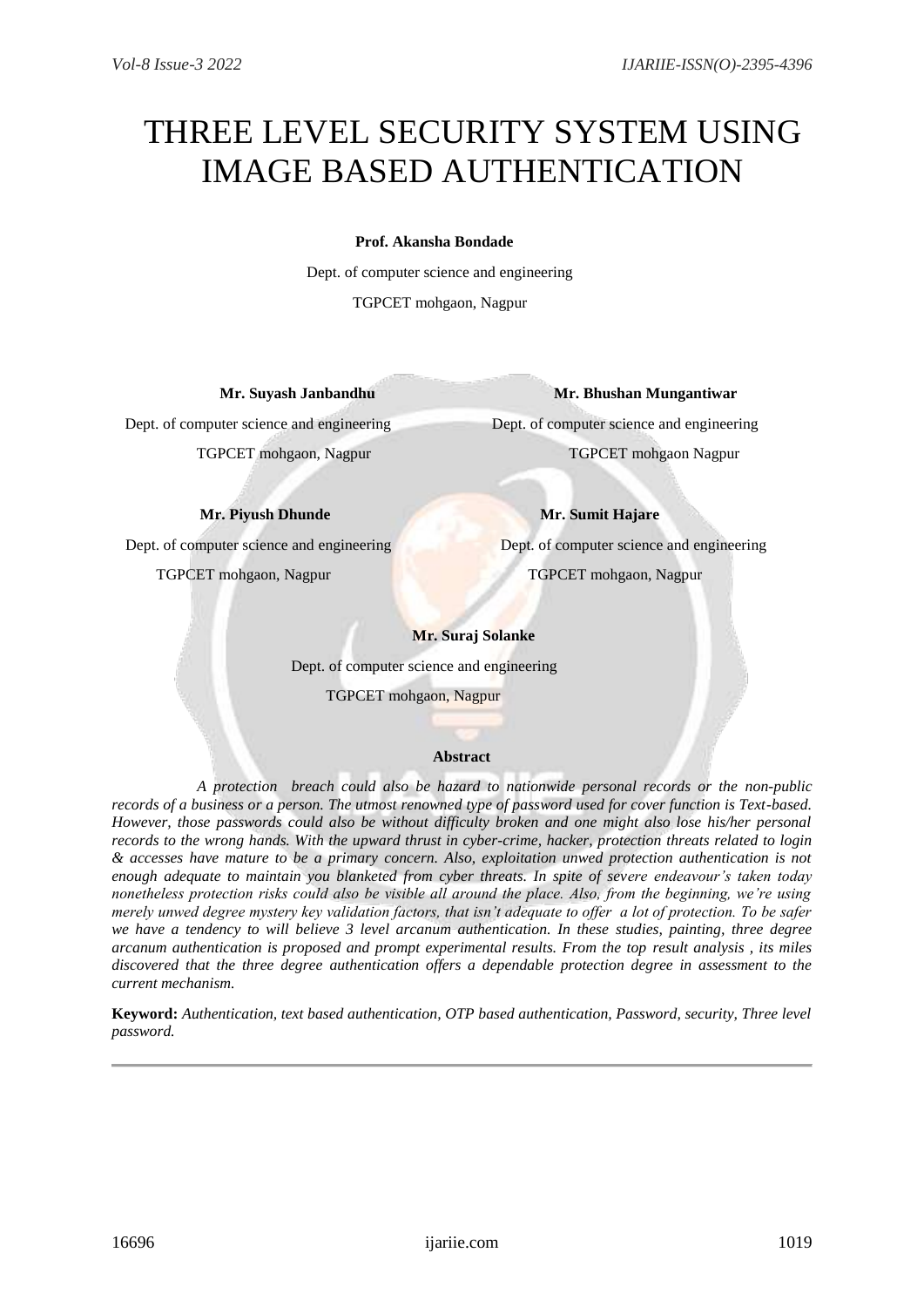#### I **INTRODUCTION**

 The project is associate in nursing authentication system that solely allows users to access the system if they need entered the proper parole. The project includes three levels of user authentication. There square measure a variety of parole systems, several of that have failed because of larva attacks. Whereas some have pushed them to their limits. In short, the majority passwords available these days may be cracked to some extent. Therefore, this project aims to attain most security in user authentication. Contains 3 logins that have 3 differing types of parole systems. The difficulty of the parole will increase with every level. Users should enter the proper parole to log in with success. Users have the proper to line passwords as they need. The project includes text passwords, i.e., passphrase, associate in nursing image-based parole, and a graphic-based password. for all 3 levels. That way there would be negligible probabilities of the larva or anyone else cracking the passwords, though key crack the primary or second level it be not possible to crack the third. Therefore, once developing the technology, the stress was on the employment of innovative and non-traditional strategies. Most of the widely used text-based password systems square measure unfriendly for several users, thus within the case of three-level passwords, we have a tendency to try and produce a straightforward user interface and supply users with maximum amount convenience as doable in password resolution.

#### **II. LITERATURE SURVEY**

 In associate degree analysis product, tolling observe and technologies are unknit presented. doubtless development and improvement are unit reviewed, along with potential to totally different intelligent transportation system.

1. IEEE Xplore, three level watchword Authentication System. This paper counsel the employment of every hardware token (smart-card) and thus the software token (HOTP that's system generated). These 2 tokens are unit used as separate levels of authentication to form positive the safety to user profile.

2. Implementation of Security System exploitation 3- Level Authentication This paper can be distinctive associate degree an mystic study of exploitation pattern as watchword and implementation of secured system, using three levels of security-(Text watchword, Pattern-Lock, and One-Time machine driven generated password).

3. IEEE Xplore , 4, April 2014 , 3-Level watchword Authentication System. They planned a multifactor authentication theme that mixes the benefits of the current authentication schemes and thereby, overcomes the pitfalls of the presently used authentication schemes.

4. In 2018 Aparna M and Anjusree CM projected "Three level security system exploitation Image primarily based Authentication". This paper introduces OTP (one time watchword) construct password as their third level. They suggested exploitation image selection Authentication wherever user will choose explicit image from given choices as second level. Author has projected a special kinds of Authentication system, that area unit secured extremely.

5. In June, 2020 Rahul Chourasia projected "Three level watchword authentication system". This paper projected a mercantilism approach for matter content passwords. They suggested dynamical textual content passwords with the help of exploitation graphical passwords, that makes straightforward to remember and fewer troublesome for humans to use. In addition, the graphical word is bigger security.

6. In December, 2022 Gauri Sankar Mishra, Pradeep Kumar Mishra and Parmanand proposed "User Authentication: A 3 level password Authentication Mechanism". This paper relies on Users Authentication for Verification and Validation methodology. They proposed a technique wherever system verifies user if he or she claim to be by exploitation 3 level password verification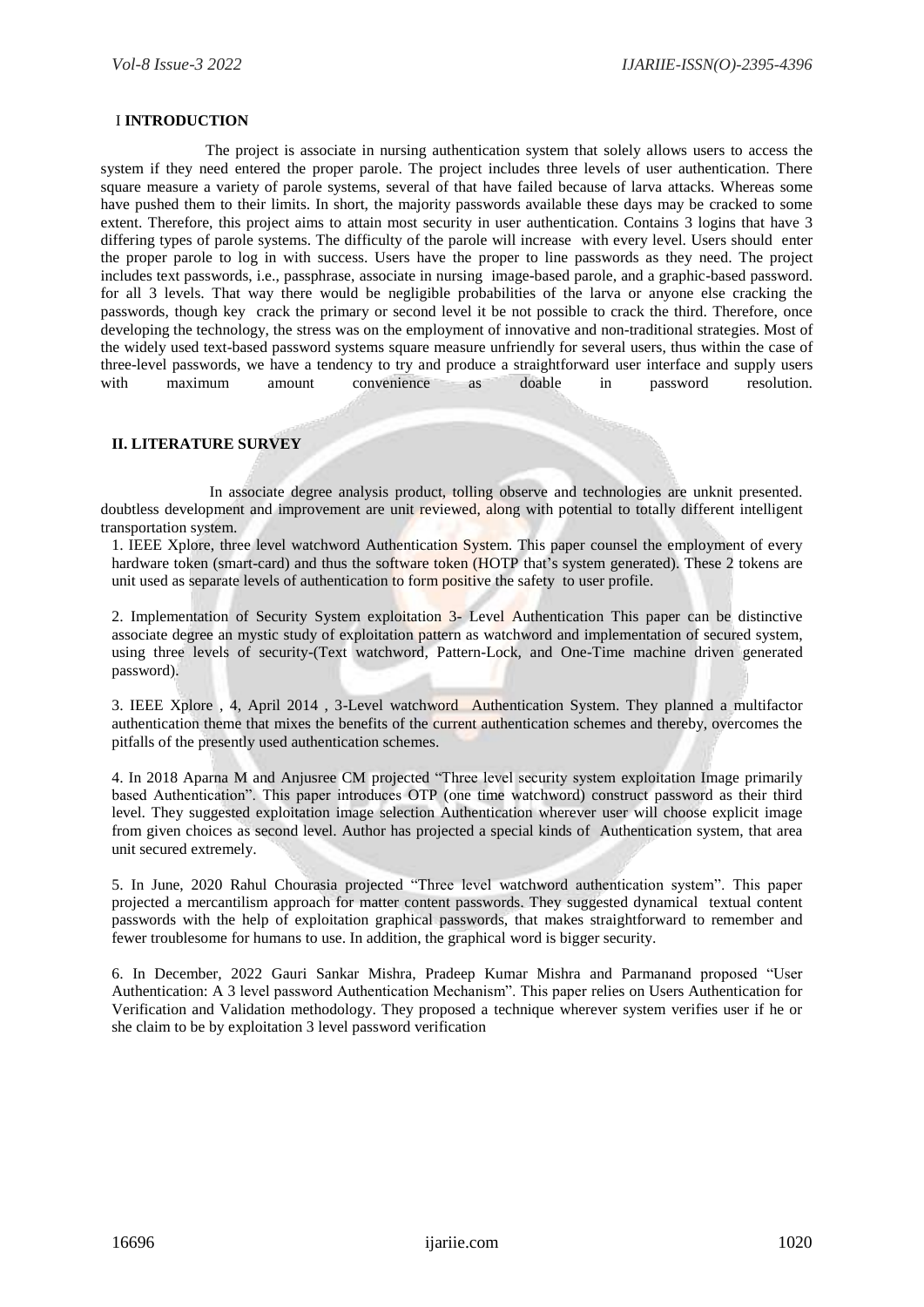# **III. SYSTEM ARCHTECTURE**



- A Registration
	- User ought to login  $1<sup>st</sup>$  and want to fill details in registration type.
- B Password Set-up
- 1) Whereas registering, the user has to fill all three-level password as per their need
- 2) Following are the 3 levels for password set-up.
- a) First Level: The primary level may be traditional text-based password system.
- b) Second Level: The second level is associate image-based password.
- c) Third Level: The third level is the OTP -based authentication.
- C. Login
	- After registration users will login and check all the 3 security levels and want to recollect all three security levels for login in future.
	- Authentication
	- As the users can begin coming into the password for  $1<sup>st</sup>$  level then after verification of  $1<sup>st</sup>$  level it goes to second level and equality, the second level and third level.

## **IV. RELATED WORK**

The main objective of 3-level security system may be a distinctive associate in nursing an abstruse study of victimization picture as countersign that helps to convey extreme secure to the system , so we tend to square measure using three level of security.

- 1. Text authentication (Level 1)
- 2. Image authentication (Level 2)
- 3. OTP authentication (Level 3)

# **TEXT AUTHENTICATION**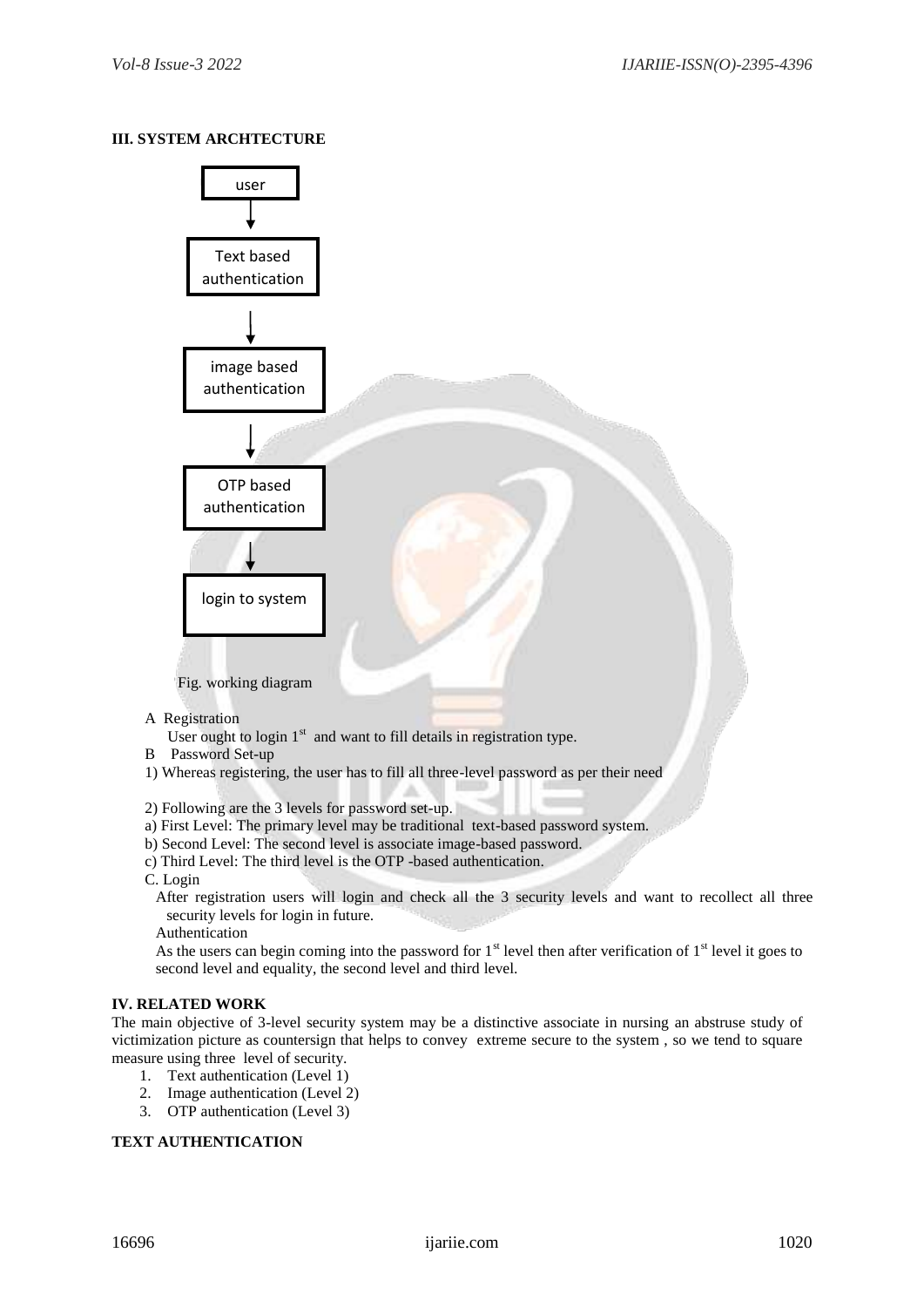| Logn                  | Register |  |  |
|-----------------------|----------|--|--|
|                       |          |  |  |
|                       |          |  |  |
| User ID:<br>Password: |          |  |  |
| Confirm Password:     |          |  |  |
|                       | Save     |  |  |
|                       |          |  |  |
|                       |          |  |  |
|                       |          |  |  |

Password are used with computers since the earliest time of computing 1961. It had a LOGIN command that request a user parole. When typewriting parole. The system turns off the printing mechanism, if doable, in order that the user might sort in his parole with privacy. To log in, the user is asked to sort the password that already given whereas making login. Therefore, security at LEVEL1 is ensured by use of text parole they are allowed to possess special character that could be a usual approach with traditional login theme.

| <b>Image authentication</b> |       |          |                      |  |
|-----------------------------|-------|----------|----------------------|--|
|                             | Login | Register |                      |  |
|                             |       |          | Feset                |  |
|                             |       |          | You Selected Pattern |  |
|                             |       |          | Login                |  |
|                             |       |          |                      |  |

## Figure 2. Imaged -based authentication

Image primarily based authentication was developed as another click based graphical parole theme wherever users choose one image from the grid of picture, the uploaded as presently as a user selects a click purpose are saved for next login authentication. The system determine the choose if picture wherever the users must select an equivalent image from the previous choice. If a user enter an incorrect click-point throughout login, consequent click purpose displayed won't be considered.

## **OTP authentication**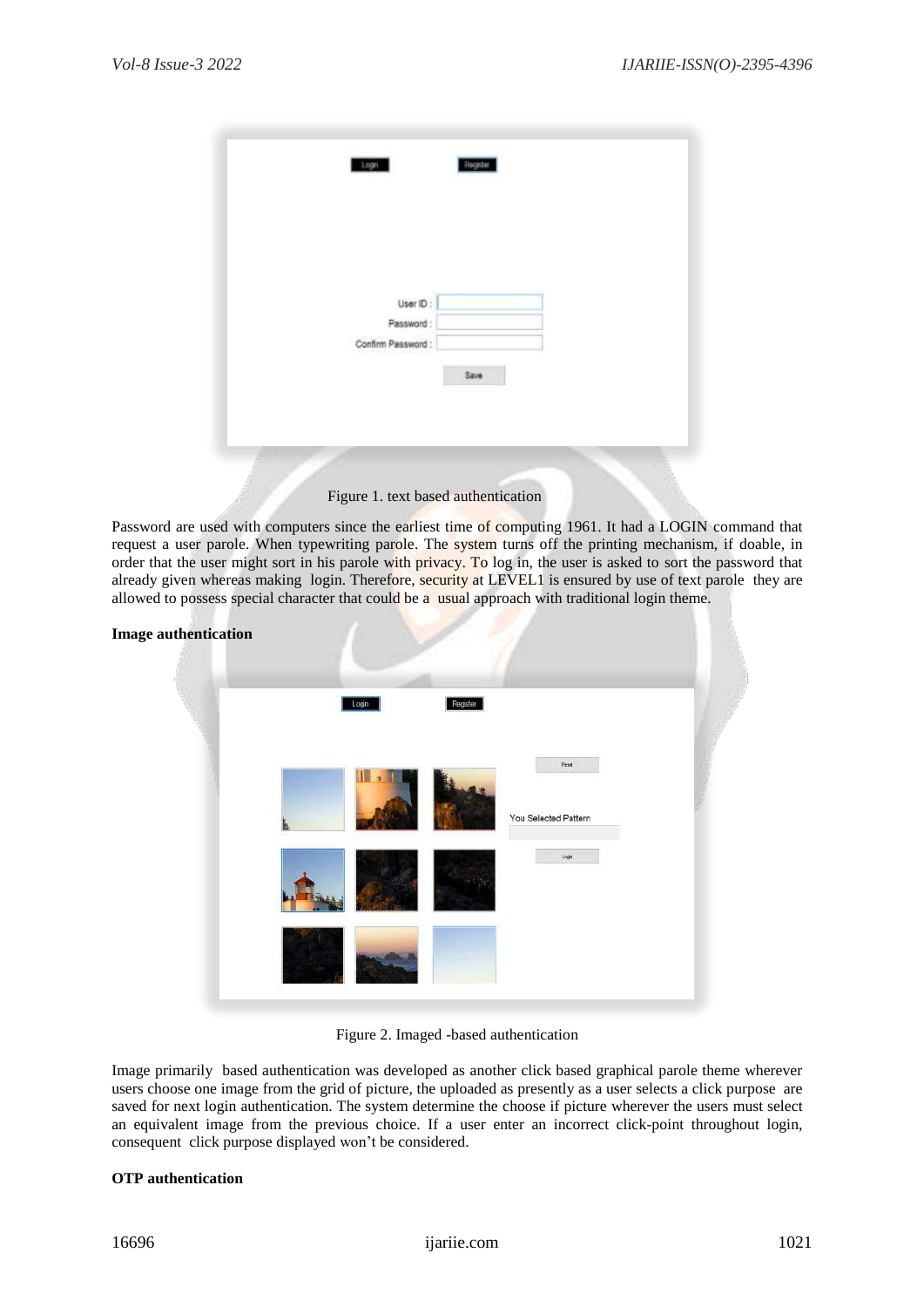

#### Figure 3. OTP-based authentication

OTP authentication LEVEL security has been obligatory by generating quondam random code. This random code or will say the watchword are generated anytime throughout the precise login, for the user to login to his account when the successful completion of 2 authentication processes (security level1-text watchword and security level2-imaged primarily based authentication). This distinctive code are updated within the information of the server. And therefore, the user are wise to of this one-time watchword through an automatic signal, this may undoubtedly facilitate in threatening brute force attack (can be tried upon the previous 2 security levels), as this distinctive one -time watchword are send on user's phone number saved within the information. The user are allowed to access that one- time watchword, solely upon having access to that signal.

## **V. PROPOSED METHODOLOGY**

 In the registration innovate in Fig1, the user ought to give user's details together with his/her user name and user standard matter password that is robust the maximum amount and troublesome to guess. This can shield the system from Tempest attack, Brute-force attack at consumer facet. User ought to register with his/her mobile range along with one security question for validation phase of authentication and forget secret recovery purpose at the same time. Above all, user has to choose position of pattern in step with his/her alternative it's nothing however pattern-lock for that individual user, one advantage that choosing pattern is user will give any reasonably pattern he wanted whereas registration. Security at text-based level has been obligatory by mistreatment Text based mostly password (with special characters), which is a usual associate degreed currently an asynchronous approach. At pattern-lock level the safety has been obligatory using patterns, wherever user are asked to select a pattern as issue level that is exclusive one for every and each Individual user. After preceding on top of 2 levels in registration system can generate random-code that is employed to provide one-time secret authentication level that's next and top third level of authentication. This generated random code is valid for that specific registration section solely. After the productive registration solely all the related information concerning user for authorised/legal use of system (or) application can keep in information. In the authentication innovate in Fig 2 ,the user should give user name alongside its registered text-base countersign for matter password authentication that is level1,after preceding level1 user can invite getting into pattern in pattern-lock at level2, this pattern ought to match to the pattern in pattern-lock that is unique one and totally different for every and each user and has elect by user at the time of registration. At this stage pattern ought to be same as that of registered pattern in pattern-lock for individual user. If it's fails to match merely that user is unauthorised user to access that specific system (or) application. once preceding on the top of two levels, random-code that has generated by system, can send to registered user's mobile number (or) for application flexibility purpose it can be send to user's entered mobile range at level3 , it's a six digit code, and advantage of this code is that it's valid for current login session solely. If anybody of on top of three levels of security get mismatched (or) compromised user won't authenticate to system (or) application merely that would be restricted user. This distinctive and user-friendly 3-Level Security System is involving three levels of security. Wherever the preceding level should be so as to proceed to next level. · Security at level1 has been obligatory by using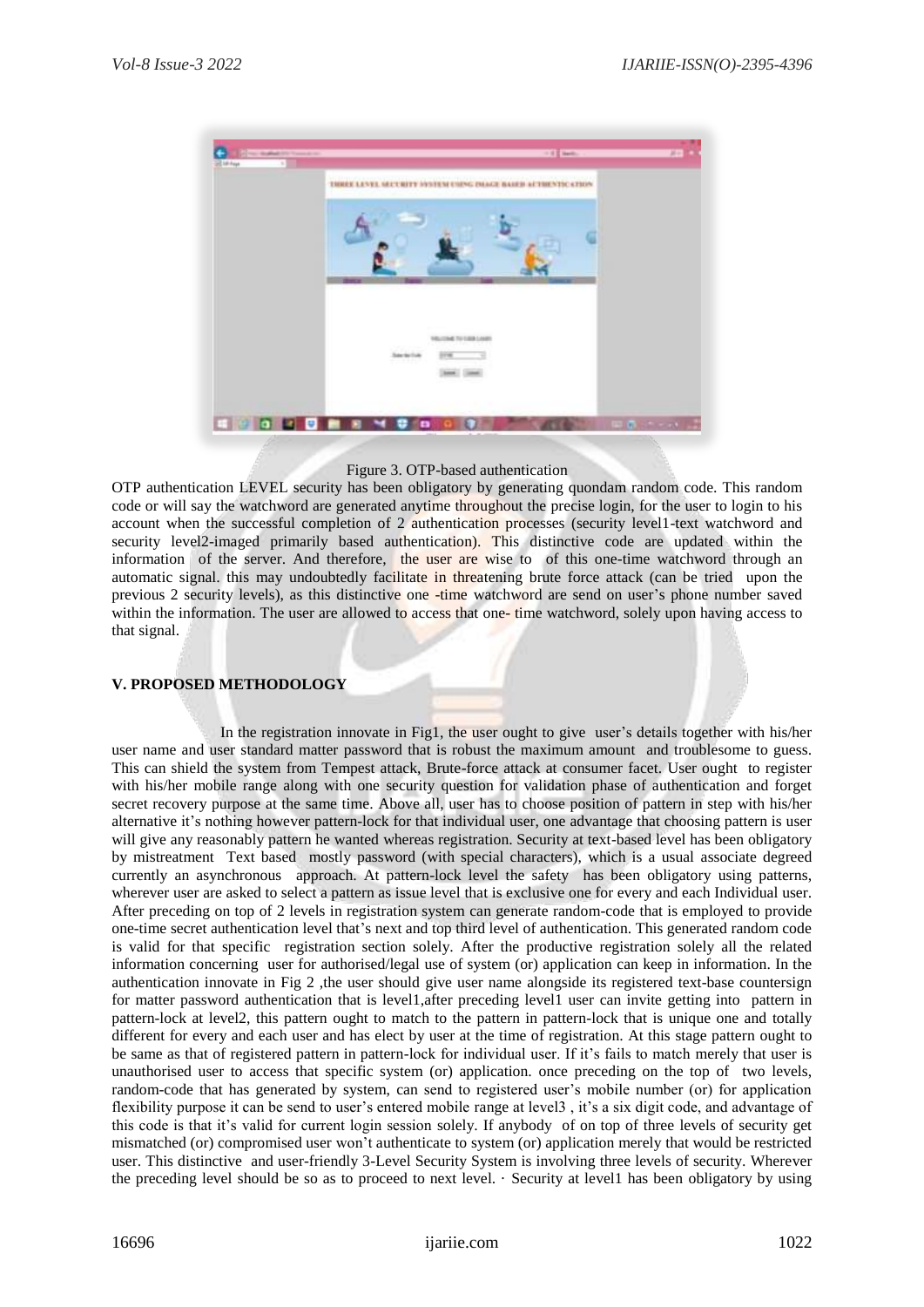Text primarily based countersign (with special characters), that could be a usual associate degreed currently an anachronistic approach. · At level2 the protection has been obligatory exploitation Pattern-Lock authentication wherever the user are asked to select pattern levels. For every and each user can have totally different levels with distinctive pattern lock, from wherever the user should choose any reasonably pattern he need.  $\cdot$  once the productive clearance of the on top of 2 levels, the Level3 Security System can then generate a one-time numeric password that may be valid only for that registration (or) login session solely.

## **VI FEATURES**

- **1.** The system is users-friendly with simple interface.
- **2.** Provides strong protection against bot attacks or hackers.
- **3.** Users can set or upload their own images.
- **4.** Protests systems vulnerable to attacks.

#### **VII. CONCLUSION**

The three-level authentication system had been applied to the upper than system that makes it extraordinarily secure at the facet of additional easy. This method can facilities with Man-in-the-middle attacks and Brute-force attacks on the user's side. A three-level security system could also be protracted approach since the user should enter details rigorously for all 3 security levels and eventually, the user can add any image for its final level Authentications. Therefore, this method isn't appropriate for the overall purpose of security since it takes time to fill altogether three security level details. but it'll undoubtedly be helpful in highsecurity levels wherever the protection of data could also be concern and time quality is secondary. Within the future, we tend to square measure able to add extra opinion like OTP (One Time Password) Authentication and Captcha Authentication wherever if the user uses VPN (Virtual non-public Network) to browse then multiple Captcha can stop the user to use the actual computer code package The most objective of this project is to boost the protection level of the systems for many survey papers where researched. It's found that a three-level authentication system helps to provide additional security compared to one-level and two-level authentication systems. three levels square measure additional important as a result of the user must enter vital details and log in with three utterly totally different levels of authentication.

## **VIII. REFERENCES**

I. In Sept.2008 Alsulaiman, F.A. : EI Saddik , A. proposed a Three for secure IEEE transaction on instrumentation and measurement This paper counsel the use of each hardware token (smart-card) and therefore the software token (HOTP that is system generated). These 2 tokens are used as separate levels of authentication to make sure the security to user profile.

II. In October 2012 Grover Aman, Narang winnie proposed a 4-D password Strengthening the authentication Scene. Implementation of 3 level of password authentication system. This paper could be distinctive and an esoteric study of using pattern as password and implementation of secured system secured system, employing three levels

of security-(Text Password, Pattern-Lock, and One-Time machine driven generated password).

III. IEEE Xplore , 4, April 2014 , 3-Level Password Authentication System. They planned a multifactor authentication scheme that mixes the benefits of the present authentication schemes and thereby, overcomes the pitfalls of the presently used authentication schemes.

IV. In 2018 Aparna M and Anjusree CM proposed "Three level security system using Image based Authentication". This paper introduces OTP (one time password) concept password as their third level. They recommended using image choice Authentication where user can select particular image from given options as second level. Author has proposed a different types of Authentication system, which are secured highly.

V. In June, 2020 Rahul Chourasia proposed "Three level password authentication system". This paper proposed a trading approach for textual content passwords. They recommended changing textual content passwords with the aid of using graphical passwords, which makes easy to remember and less difficult for humans to use. In addition, the graphical password is greater security.